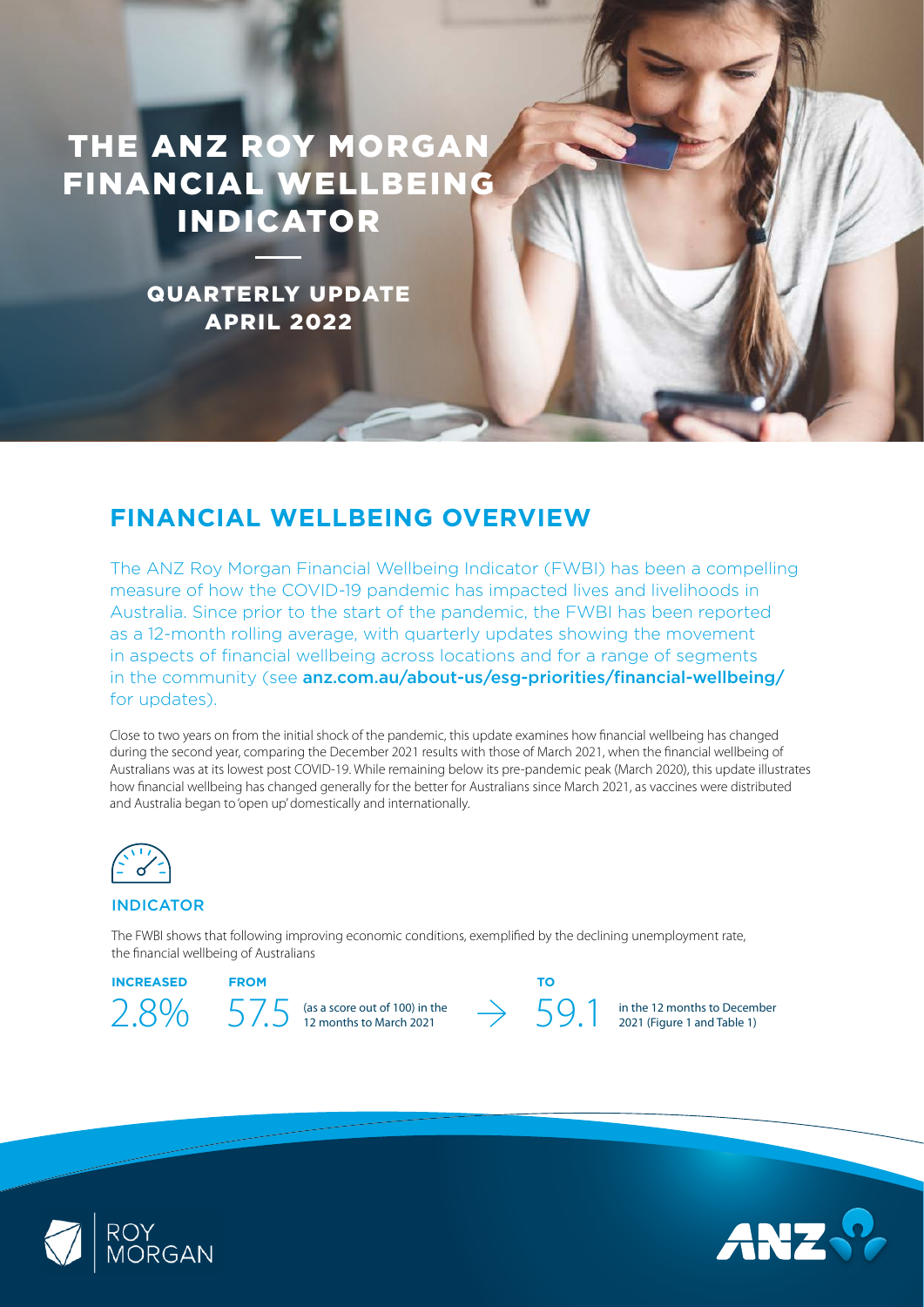### INDICATOR (CONTINUED)

From April 2021 to December 2021, the spot monthly Financial Wellbeing scores stayed in the range of 58.2 to 61.0 (out of 100). However, financial wellbeing weakened on the spot monthly score in November 2021 (59.3) and December 2021 (59.2) following a post-COVID-19 peak in October 2021 (61.0 out of 100). The weaker results in November and December 2021 occurred with uncertainty around travel over the summer holiday period and the appearance of the Omnicom variant.



While all components of financial wellbeing increased between March 2021 and December 2021 (Table 1), the biggest rise was in '**Feeling Comfortable**' about one's current and future situation, up 4.9% between the 12 months to March 2021 and the 12 months to December 2021, from 51.4 to 53.9 out of 100. However, spot results highlighted deterioration in the last quarter 2021, with November 2021 (53.9) and December 2021 (54.3) weaker after reaching a post-COVID-19 peak in October 2021 (56.3).



'**Meeting Everyday Commitments**' was up 3.2% between March 2021 and December 2021, from 68.3 (out of 100) in the 12 months to March 2021 compared to 70.5 (out of 100) in the 12 months to December 2021 (Table 1). Similarly, the monthly spot results for 'meeting everyday commitments' reached a post-COVID-19 peak in October 2021 (73.9) before declining in November 2021 (70.8) and December 2021 (70.4).



'**Resilience for the Future**' – the ability to cope with financial setbacks – remained fairly steady year-on-year, increasing by only 0.2% for the 12 months to December 2021 (52.9 out of 100) compared to 12 months to March 2021 (52.8 out of 100) (Table 1). Both institutional support in response to the pandemic and deferred consumption contributed to keeping deposit balances healthier than anticipated.



## IN THIS RELEASE

- **•** Improvements in financial wellbeing between March 2021 and December 2021 has led to an increase in the size of the **no worries** segment. This increase has been driven by reductions in size of the **doing OK** and **getting by**  segments as individual financial wellbeing has improved (Figure 3). However, low financial wellbeing has been sustained for people in the **struggling** segment which has only seen a marginal decrease.
- **•** Financial wellbeing rose across all **states and territories** between March 2021 and December 2021. The jurisdictions that experienced the largest rise between March 2021 and December 2021 were the ACT (up 4.5%) and Tasmania (up 4.0%), while SA experienced the smallest rise in financial wellbeing (up 0.2%) (Table 2).
- **•** However, recovery has not been even across all age groups. Between March 2021 and December 2021 financial wellbeing was only stable among those aged 14-24 while financial wellbeing recovered amongst all other age groups. This was despite the youngest age group experiencing the largest fall in financial wellbeing between March 2020 and March 2021 (Table 4). The experience of the pandemic for younger Australians is likely to have impacted their mental health and financial attitudes, having a strong influence on their financial wellbeing (Figures 4-5, Table 6).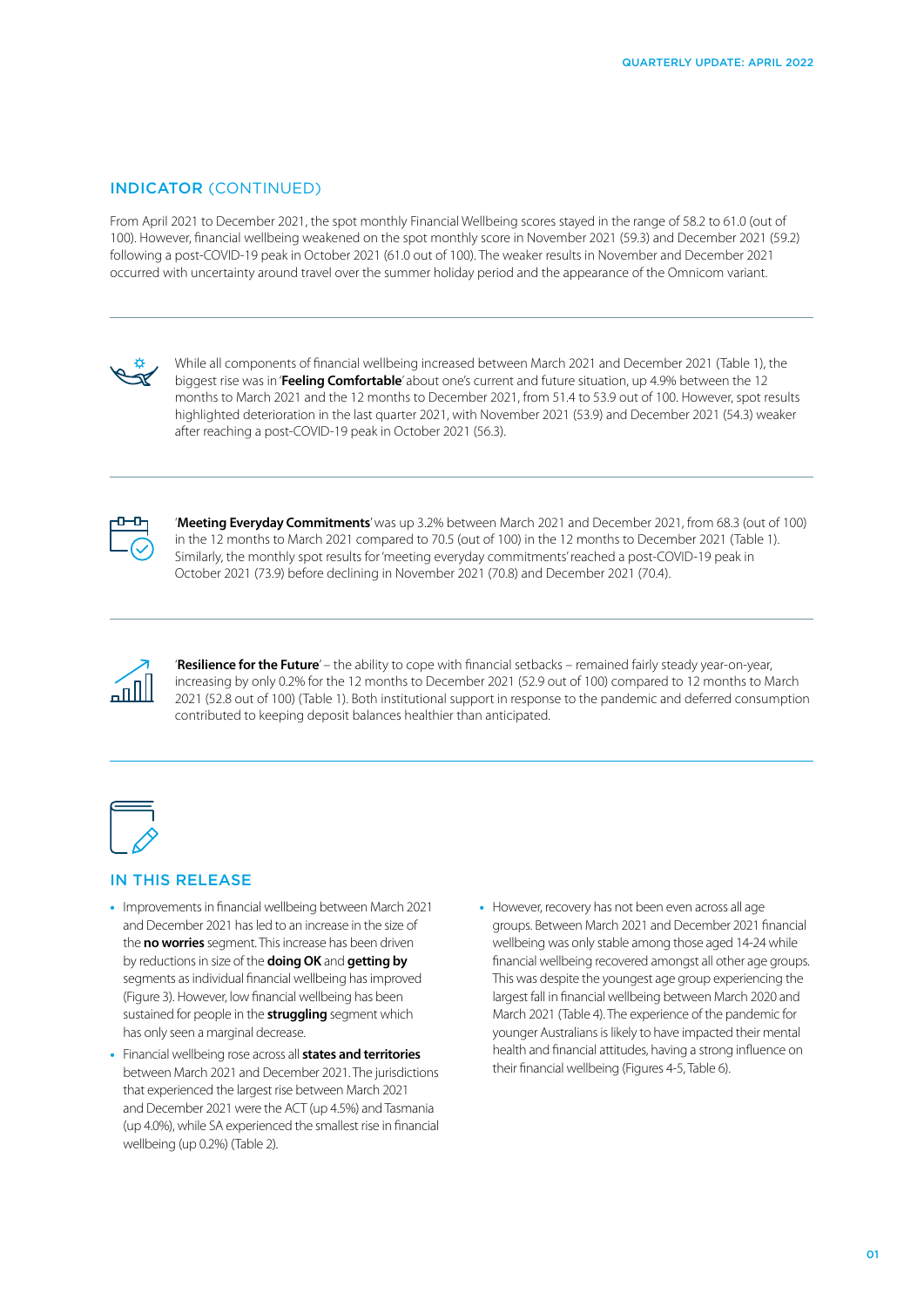

#### FIGURE 1: FINANCIAL WELLBEING IN AUSTRALIA, MONTHLY SPOT DATA AND 12-MONTH MOVING AVERAGE (JAN-14 TO DEC-21)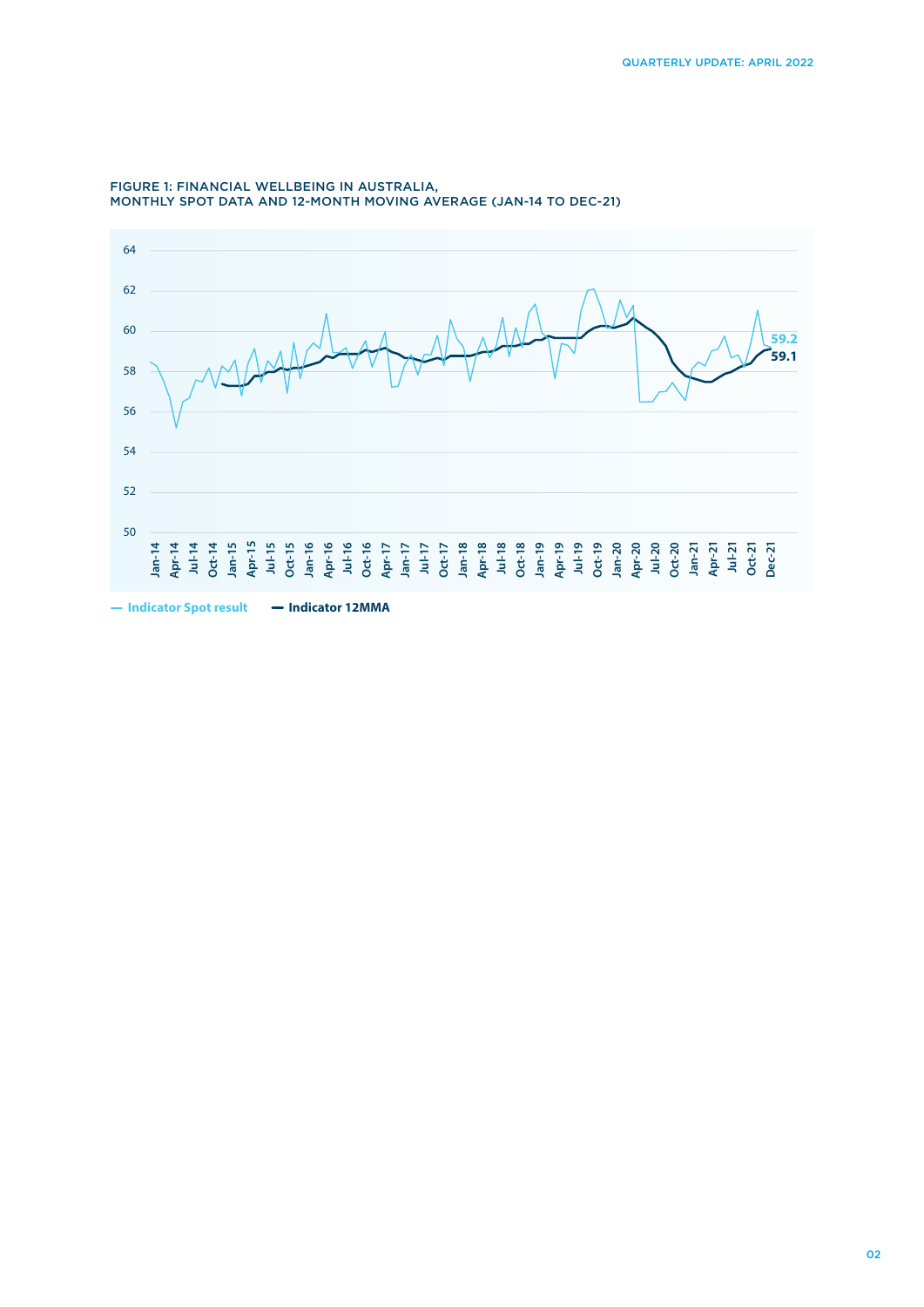#### TABLE 1: FINANCIAL WELLBEING DIMENSIONS IN AUSTRALIA (12-MONTH MOVING AVERAGE AND SPOT MONTH VIEW)

|                                  | 12 months |               | <b>Spot Result</b> |        |          |          |        |        |        |               | 12 months     | <b>Mar-21</b><br>vs Dec-21<br>change |         |
|----------------------------------|-----------|---------------|--------------------|--------|----------|----------|--------|--------|--------|---------------|---------------|--------------------------------------|---------|
|                                  | Mar-20    | <b>Mar-21</b> | Apr-21             | May-21 | $Jun-21$ | $Jul-21$ | Aug-21 | Sep-21 | Oct-21 | <b>Nov-21</b> | <b>Dec-21</b> | <b>Dec-21</b>                        |         |
| <b>Financial wellbeing</b>       | 60.7      | 57.5          | 59.1               | 59.8   | 58.7     | 58.8     | 58.2   | 59.4   | 61.0   | 59.3          | 59.2          | 59.1                                 | $+2.8%$ |
| <b>Meeting commitments</b>       | 73.0      | 68.3          | 70.2               | 71.4   | 69.9     | 71.3     | 70.6   | 72.2   | 73.9   | 70.8          | 70.4          | 70.5                                 | $+3.2%$ |
| <b>Feeling comfortable</b>       | 56.0      | 51.4          | 54.9               | 54.7   | 53.5     | 53.0     | 51.2   | 53.1   | 56.3   | 53.9          | 54.3          | 53.9                                 | $+4.9%$ |
| <b>Resilience for the future</b> | 53.2      | 52.8          | 52.0               | 53.4   | 52.5     | 52.0     | 52.6   | 52.9   | 52.9   | 53.2          | 52.9          | 52.9                                 | $+0.2%$ |

#### FIGURE 2: FINANCIAL WELLBEING DIMENSIONS IN AUSTRALIA, MONTHLY SPOT DATA AND 12-MONTH MOVING AVERAGE (JAN-20 TO DEC-21)

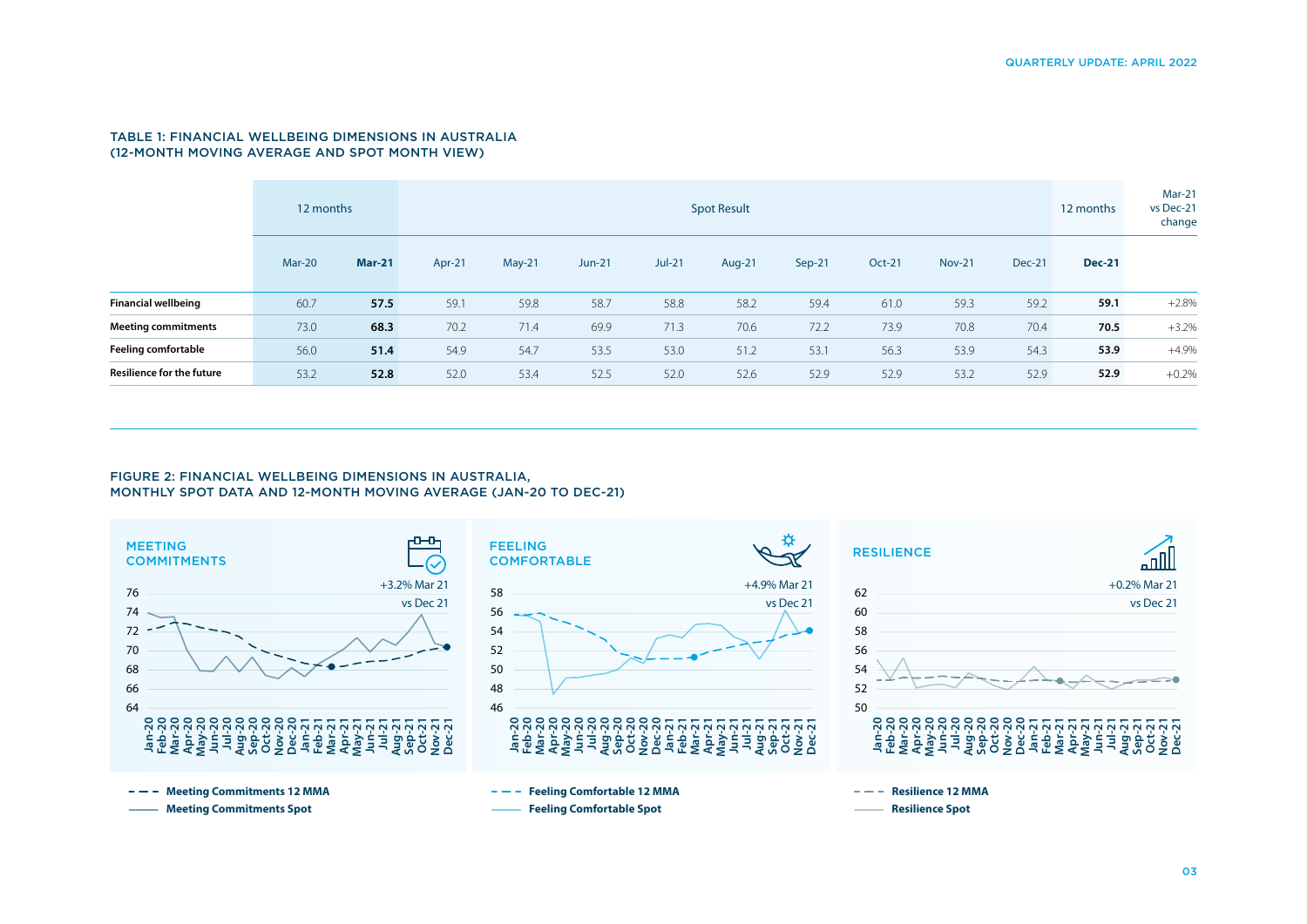# **FINANCIAL WELLBEING SEGMENTS**

Respondents were divided into four segments according to their overall financial wellbeing score (out of 100). These segments were described in ANZ's 2021 ANZ Financial Wellbeing Survey<sup>1</sup>: :

- **• Struggling:** (0–30) Most describing their current financial situation as 'bad', having little or no savings and finding it a constant struggle to meet bills and credit payments. They were less optimistic or futureoriented and had poor mental and physical health. Most felt anxious and their future financial situation, did not have any superannuation and did not think owning a home was a realistic goal for them.
- **• Getting by:** (>30–50) Many describing their financial situation as 'bad', less confident in their money management skills and their ability to control their financial future. They were less likely to be frugal than other segments.
- **• Doing OK:** (>50–80) Current financial situation is 'fair' or 'good' and reasonably confident about their financial situation over the next 12 months. They were more likely to budget or plan and to have their savings put aside automatically.

**• No worries:** (>80–100) Strongly future-oriented, goal-oriented, optimistic and frugal, contributing positively to financial wellbeing. High levels of confidence in managing money and substantial amounts in savings, investments and superannuation. More likely to report excellent/very good mental and physical health.

Following generally improving economic conditions, the proportion of people with the highest financial wellbeing (**no worries**) rose from 19.2% in March 2021 to 22.8% in December 2021. These gains were driven by a decline in the proportion of Australians that were **doing OK** (from 44.6% in March 2021 to 43.1% in December 2021), and a decline in the proportion **getting by** (from 21.8% in March 2021 to 19.8% in December 2021). However, there was barely any reduction in the proportion of Australians that were **struggling** between March 2021 and December (with a small decline from 14.5% to 14.3%). This suggests that the economic fluctuations associated with renewed lockdowns in the second half of 2021, disproportionately impacted those in the **struggling** segment. People in the other segments appear to have been less affected by the downturn in economic activity in the second half of 2021, than they were by the downturn in 2020 that occurred when COVID-19 first appeared.

# **March 2021 December 2021** Struggling **14.5%** Getting by **21.8%** Doing OK **44.6%** No worries **19.2%** Struggling **14.3%** Getting by **19.8%** Doing OK **43.1%** No worries **22.8%**

### FIGURE 3: CHANGE IN THE COMPOSITION OF THE FINANCIAL WELLBEING SEGMENTS (12 MONTHS TO MAR-21 VS 12 MONTHS TO DEC-21)

**Note:** March 2021 data includes the 12 months to March 2021. December 2021 data includes the 12 months to December 2021.

**1.** ANZ (2021). *Financial Wellbeing: A Survey of Adults in Australia*. <https://www.anz.com.au/about-us/esg-priorities/financial-wellbeing/>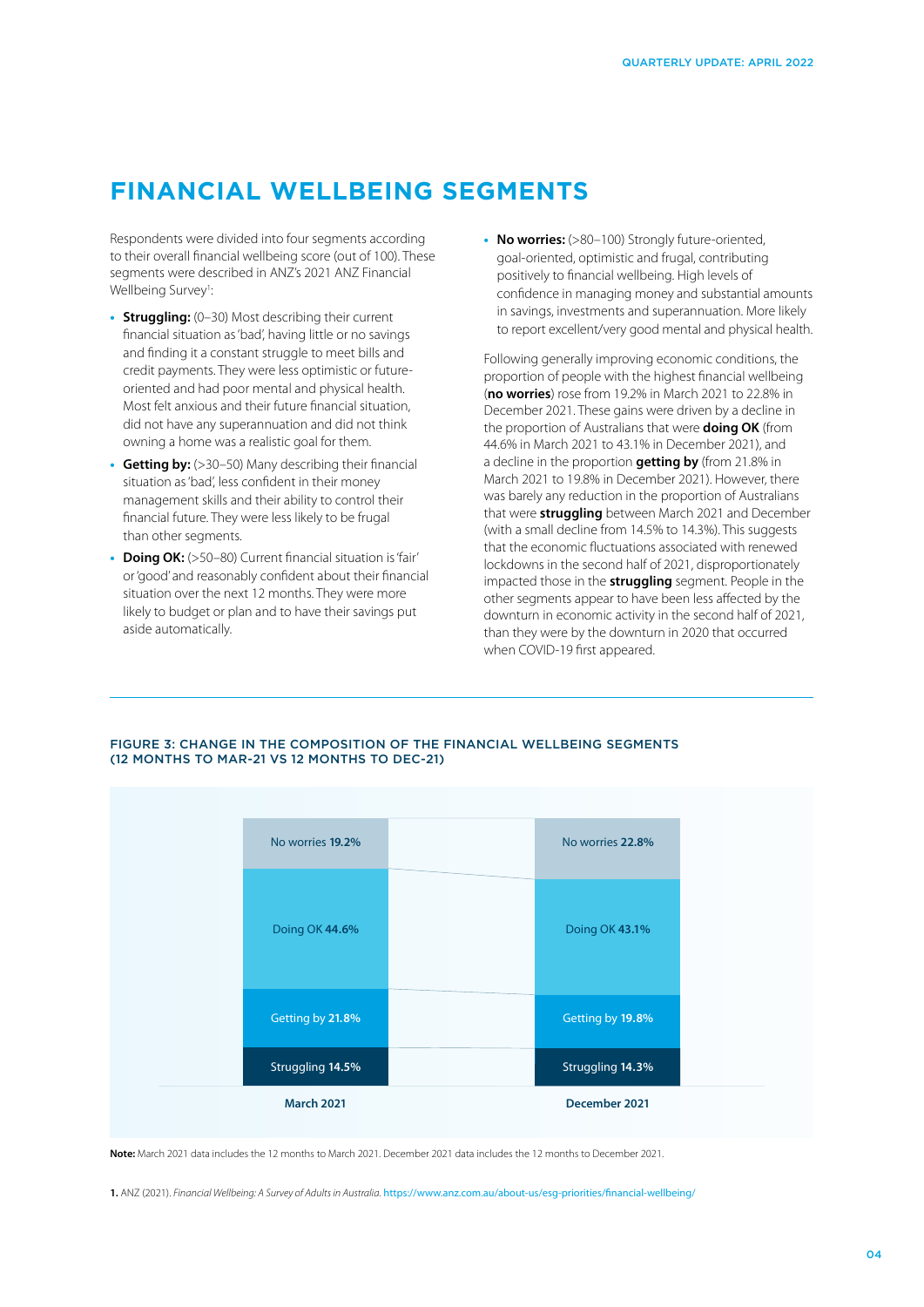# **FINANCIAL WELLBEING BY STATE AND TERRITORY**

Improving economic conditions following the initial negative impact of COVID-19 resulted in all states and territories recording higher scores in overall financial wellbeing (Table 2) in December 2021 compared to March 2021.

In December 2021 respondents from ACT had the highest financial wellbeing score of 65.0 (out of 100), 5.9 points higher than the national average and 5.2 points higher than Victoria with the next highest level of financial wellbeing (59.8). QLD had the lowest level of financial wellbeing at 57.4 (out of 100) (Table 2).

Despite all states recording higher financial wellbeing scores in December 2021 than in March 2021, only in WA, did financial wellbeing return to pre-pandemic levels (Table 2). This coincided with WA's "hard border" public health approach.

|            |               | <b>Mar-20 vs Mar-21</b> |          | Mar-21 vs Dec-21 |               |        |  |  |
|------------|---------------|-------------------------|----------|------------------|---------------|--------|--|--|
|            | <b>Mar-20</b> | <b>Mar-21</b>           | Change   | <b>Mar-21</b>    | <b>Dec-21</b> | Change |  |  |
| <b>AUS</b> | 60.7          | 57.5                    | $-5.3%$  | 57.5             | 59.1          | 2.8%   |  |  |
| <b>NSW</b> | 60.9          | 57.4                    | $-5.7%$  | 57.4             | 59.2          | 3.1%   |  |  |
| <b>ACT</b> | 66.4          | 62.2                    | $-6.3%$  | 62.2             | 65.0          | 4.5%   |  |  |
| VIC        | 62.3          | 57.7                    | $-7.4%$  | 57.7             | 59.8          | 3.6%   |  |  |
| QLD        | 58.5          | 56.3                    | $-3.8\%$ | 56.3             | 57.4          | 2.0%   |  |  |
| <b>SA</b>  | 60.5          | 58.1                    | $-4.0\%$ | 58.1             | 58.2          | 0.2%   |  |  |
| <b>WA</b>  | 59.7          | 58.8                    | $-1.5%$  | 58.8             | 59.7          | 1.5%   |  |  |
| <b>TAS</b> | 61.0          | 57.4                    | $-5.9\%$ | 57.4             | 59.7          | 4.0%   |  |  |

#### TABLE 2: FINANCIAL WELLBEING IN AUSTRALIA, BY STATE AND TERRITORY (SCORE OUT OF 100, 12 MONTHS TO MAR-20 VS 12 MONTHS TO MAR-21, AND 12 MONTHS TO MAR-21 VS 12 MONTHS TO DEC-21)

Following the improvement in economic conditions, the proportion of people in the **no worries** segment increased across all states and territories between the 12 months to March 2021 and the 12 months to December 2021. Victoria was the state with the largest increase in the proportion of people that had **no worries** (rising from 19.2% to 23.0%). The gains in **no worries**  were largely driven by declines in the proportions of people that were **doing OK**, and declines in the proportions of people **getting by**. Across all states and territories, between March 2021 and December 2021, there was little change in the proportion of people that were **struggling**. The negative impact of the pandemic was sustained for this group (Table 3).

### TABLE 3: CHANGE IN THE COMPOSITION OF THE FINANCIAL WELLBEING SEGMENTS, BY STATE AND TERRITORY (12 MONTHS TO MAR-21 VS 12 MONTHS TO DEC-21)

|            | <b>No worries</b> |               |                   | <b>Doing OK</b> |               |                   | <b>Getting by</b> |               |                   | <b>Struggling</b> |               |                   |
|------------|-------------------|---------------|-------------------|-----------------|---------------|-------------------|-------------------|---------------|-------------------|-------------------|---------------|-------------------|
|            | $Mar-21$          | <b>Dec-21</b> | % point<br>change | $Mar-21$        | <b>Dec-21</b> | % point<br>change | <b>Mar-21</b>     | <b>Dec-21</b> | % point<br>change | <b>Mar-21</b>     | <b>Dec-21</b> | % point<br>change |
| <b>AUS</b> | 19.2%             | 22.8%         | 3.6               | 44.6%           | 43.1%         | $-1.5$            | 21.8%             | 19.8%         | $-2.0$            | 14.5%             | 14.3%         | $-0.2$            |
| <b>NSW</b> | 18.9%             | 22.6%         | 3.7               | 44.9%           | 43.8%         | $-1.1$            | 21.7%             | 20.0%         | $-1.7$            | 14.5%             | 13.7%         | $-0.8$            |
| <b>ACT</b> | 21.4%             | 29.3%         | 7.9               | 51.6%           | 45.8%         | $-5.8$            | 18.5%             | 16.3%         | $-2.2$            | 8.6%              | 8.5%          | $-0.1$            |
| VIC        | 19.1%             | 23.0%         | 3.9               | 44.7%           | 43.9%         | $-0.8$            | 22.9%             | 19.7%         | $-3.2$            | 13.3%             | 13.4%         | 0.1               |
| QLD        | 18.8%             | 21.5%         | 2.7               | 43.2%           | 41.8%         | $-1.4$            | 21.4%             | 20.2%         | $-1.2$            | 16.6%             | 16.5%         | $-0.1$            |
| SA         | 19.2%             | 21.7%         | 2.5               | 45.8%           | 42.3%         | $-3.5$            | 20.7%             | 20.6%         | $-0.1$            | 14.4%             | 15.5%         | 1.1               |
| <b>WA</b>  | 20.6%             | 24.2%         | 3.6               | 45.0%           | 42.4%         | $-2.6$            | 21.0%             | 19.1%         | $-1.9$            | 13.4%             | 14.3%         | 0.9               |
| <b>TAS</b> | 23.4%             | 26.9%         | 3.5               | 38.2%           | 38.7%         | 0.5               | 22.3%             | 18.7%         | $-3.6$            | 16.1%             | 15.7%         | $-0.4$            |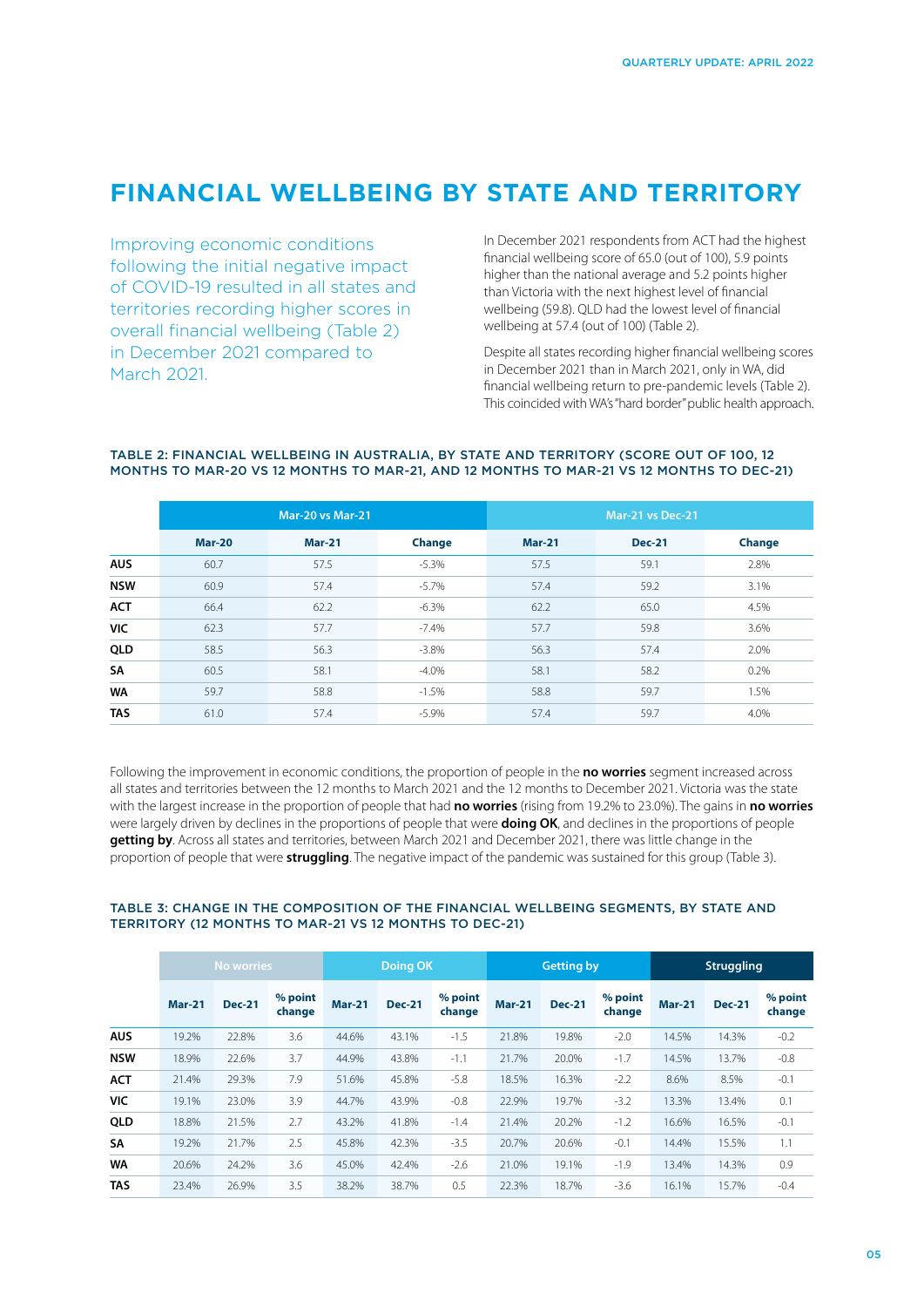# **PANDEMIC RECOVERY FOR YOUNGER AUSTRALIANS**

As highlighted in the [2021 ANZ](https://www.anz.com.au/about-us/esg-priorities/financial-wellbeing/)  [Financial Wellbeing Survey](https://www.anz.com.au/about-us/esg-priorities/financial-wellbeing/), an individual's life journey influences their overall financial wellbeing.

As they accumulate savings, assets and wealth over their lifetime, their financial wellbeing tends to improve. This is also evident in the latest FWBI results, with those aged 65+ registering higher scores in December 2021 (69.2 out of 100) than those aged 50-64 (60.7 out of 100), 35-49 (56.1 out of 100), 25-34 (57.0 out of 100) and 14-24 (50.9 out of 100).

In contrast with all other age groups, those aged 14-24 years did not experience any recovery in overall financial wellbeing between March 2021 and December 2021 (Table 4). This was despite the youngest age group experiencing the largest fall in financial wellbeing during the first year of the pandemic, down 7.3% between March 2020 and March 2021.

#### TABLE 4: FINANCIAL WELLBEING IN AUSTRALIA, BY AGE (SCORE OUT OF 100, 12 MONTHS TO MAR-20 VS 12 MONTHS TO MAR-21, AND 12 MONTHS TO MAR-21 VS 12 MONTHS TO DEC-21)

|           |               | <b>Mar-20 vs Mar-21</b> |         | Mar-21 vs Dec-21 |               |        |  |
|-----------|---------------|-------------------------|---------|------------------|---------------|--------|--|
|           | <b>Mar-20</b> | <b>Mar-21</b>           | Change  | <b>Mar-21</b>    | <b>Dec-21</b> | Change |  |
| $14 - 24$ | 54.9          | 50.9                    | $-7.3%$ | 50.9             | 50.9          | 0.0%   |  |
| 24-34     | 57.5          | 55.5                    | $-3.5%$ | 55.5             | 57.0          | 2.7%   |  |
| 35-49     | 57.9          | 54.9                    | $-5.2%$ | 54.9             | 56.1          | 2.2%   |  |
| 50-64     | 62.8          | 58.7                    | $-6.5%$ | 58.7             | 60.7          | 3.4%   |  |
| $65+$     | 69.7          | 66.5                    | $-4.6%$ | 66.5             | 69.2          | 4.1%   |  |

While the '**Feeling Comfortable**' component rose 1.5% amongst those aged 14-24 years between March and December 2021, they experienced declines in '**Resilience for the Future**' (down 1.5%) and '**Meeting Everyday Commitments**' (down 0.5%). This suggest that while people aged 14-24 years are overall, somewhat more positive about their financial situation compared to a year ago, having some optimism for the future, meeting bills can still be a struggle for some, and concerns remain about their ability to sustain further financial shocks as savings may have been drawn on during almost two years of frequent public health restrictions.

A likely factor behind the slower recovery amongst those aged 14-24 years is that the younger age group is

disproportionately employed in the retail and recreation/ personal (e.g. entertainment, sports, restaurants, gyms, hairdressing) industries. Nationally, 11.2% of Australians were employed in these industries, whereas almost one-quarter (23.4%) of people aged 14-24 years were employed in the retail and recreational/personal sectors. It is in these industries that employment was most affected by public health measures and lockdowns in the second half of 2021. The impact can be observed by a decline in financial wellbeing for those aged 14-24 years employed in the retail or recreation/personal industries, while it increased amongst 14-24 year olds employed in other industries (Table 5). There was also a slight decline in financial wellbeing amongst those not employed.

### TABLE 5: FINANCIAL WELLBEING IN AUSTRALIA AMONGST 14-24 YEAR OLDS, BY EMPLOYMENT STATUS (SCORE OUT OF 100, 12 MONTHS TO MAR-21 VS 12 MONTHS TO DEC-21)

|                                  |              | Respondents Aged 14-24 years (Mar-21 vs Dec-21) |                                       |               |                                            |               |               |               |  |
|----------------------------------|--------------|-------------------------------------------------|---------------------------------------|---------------|--------------------------------------------|---------------|---------------|---------------|--|
|                                  | <b>Total</b> |                                                 | <b>Employed Retail/</b><br>Recreation |               | <b>Employed Other</b><br><b>Industries</b> |               | Not Employed  |               |  |
|                                  | $Mar-21$     | <b>Dec-21</b>                                   | $Mar-21$                              | <b>Dec-21</b> | <b>Mar-21</b>                              | <b>Dec-21</b> | <b>Mar-21</b> | <b>Dec-21</b> |  |
| <b>Financial wellbeing</b>       | 50.9         | 50.9                                            | 54.6                                  | 52.3          | 55.4                                       | 56.4          | 46.5          | 45.7          |  |
| <b>Meeting commitments</b>       | 64.7         | 64.4                                            | 67.4                                  | 65.0          | 63.0                                       | 65.5          | 64.4          | 63.2          |  |
| <b>Feeling comfortable</b>       | 47.4         | 48.1                                            | 49.9                                  | 48.0          | 54.3                                       | 54.9          | 42.0          | 42.6          |  |
| <b>Resilience for the future</b> | 40.8         | 40.2                                            | 46.6                                  | 43.9          | 49.0                                       | 48.7          | 33.1          | 31.3          |  |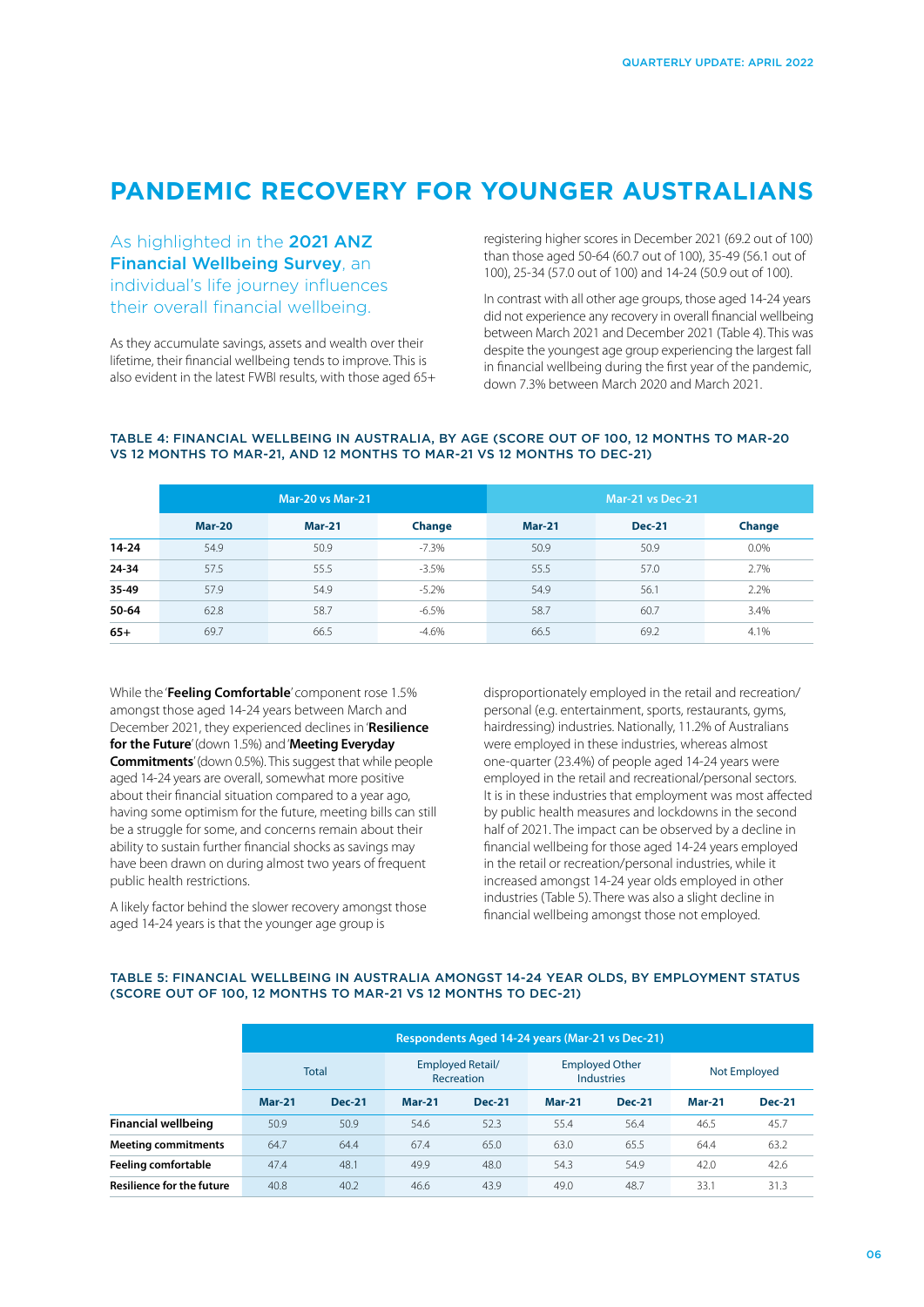The lack of recovery in financial wellbeing amongst those aged 14-24 years is also evident in their 'financial attitudes' with younger Australians showing greater financial caution as a result of their experience (Figure 4). People aged 14-24 years were less likely to feel financially stable and less confident about managing their finances than other respondents, with the gap widening between March and December 2021 (Figure 4).



#### FIGURE 4: FINANCIAL ATTITUDES, BY AGE, % AGREE (12 MONTHS TO MAR-21 VS 12 MONTHS TO DEC-21)



<sup>\*</sup> Rise shown as 0.6% rather than 0.5% due to rounding.

The experience of the pandemic for younger Australians aged 14-24 years, has also affected their attitudes in other aspects of their lives including their attitudes to work, socialising and their overall mental health. For example, between March 2021 and December 2021 those aged 14-24 years were more likely to agree they would have difficulty coping with a demanding job and more likely to agree they like to shut themselves off from the rest of the world, compared to the general population (Figure 5). The gap between younger Australians and older respondents also widened between March and December 2021.

#### FIGURE 5: GENERAL ATTITUDES, BY AGE, % AGREE (12 MONTHS TO MAR-21 VS 12 MONTHS TO DEC-21)



#### "WHEN I'M HOME, I LIKE TO SHUT MYSELF OFF FROM THE REST OF THE WORLD"

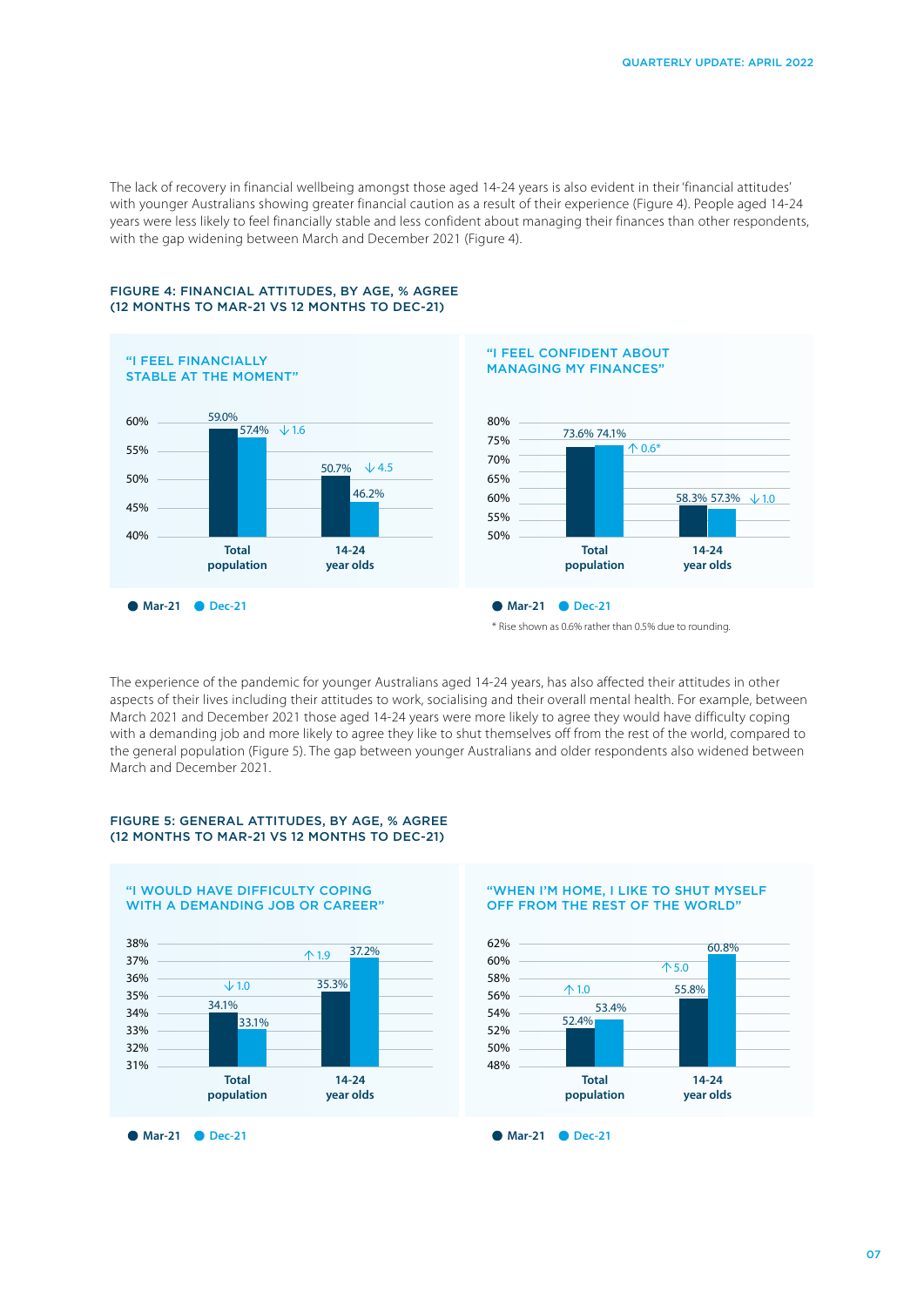An increasing proportion of people aged 14-24 years reported they had experienced a mental health conditions in the last 12 months such as anxiety, depression, panic attacks, stress, substance abuse or sleep disorders, up 12.4 percentage points from 45.5% in March 2021 to 57.9% in December 2021. By comparison, the incidence of mental health conditions amongst the total population increased by 4.9 percentage points, from 40.5% to 45.4%.

The 2021 **[ANZ Financial Wellbeing Survey](https://www.anz.com.au/about-us/esg-priorities/financial-wellbeing/)** highlighted that health, including physical and mental health, had the largest socioeconomic influence on financial wellbeing. In fact, it had a larger impact on personal

financial wellbeing than an individual's saving and spending behaviours.<sup>2</sup> The greater and increasing extent of mental health conditions amongst those aged 14-24 years is likely to be a factor for there being no recovery in financial wellbeing between March and December 2021 amongst younger Australians. Financial wellbeing worsened between March and December 2021 (from 50.5 to 49.5) for young Australians experiencing mental health conditions, whereas those aged 14-24 years who were not experiencing a mental health condition, reported an improvement in their financial wellbeing from 51.3 in March 2021 to 52.7 in December 2021 (Table 6).

#### TABLE 6: FINANCIAL WELLBEING IN AUSTRALIA AMONGST 14-24 YEAR OLDS, BY MENTAL HEALTH STATUS (SCORE OUT OF 100, 12 MONTHS TO MAR-21 VS 12 MONTHS TO DEC-21)

|                                  | Respondents Aged 14-24 years (Mar-21 vs Dec-21) |                                       |               |                                              |  |  |  |  |
|----------------------------------|-------------------------------------------------|---------------------------------------|---------------|----------------------------------------------|--|--|--|--|
|                                  |                                                 | Experienced a mental health condition |               | Did not experience a mental health condition |  |  |  |  |
|                                  | <b>Mar-21</b>                                   | <b>Dec-21</b>                         | <b>Mar-21</b> | <b>Dec-21</b>                                |  |  |  |  |
| <b>Financial wellbeing</b>       | 50.5                                            | 49.5                                  | 51.3          | 52.7                                         |  |  |  |  |
| <b>Meeting commitments</b>       | 64.7                                            | 61.9                                  | 64.6          | 67.9                                         |  |  |  |  |
| <b>Feeling comfortable</b>       | 45.8                                            | 46.7                                  | 48.7          | 50.0                                         |  |  |  |  |
| <b>Resilience for the future</b> | 40.9                                            | 40.1                                  | 40.6          | 40.2                                         |  |  |  |  |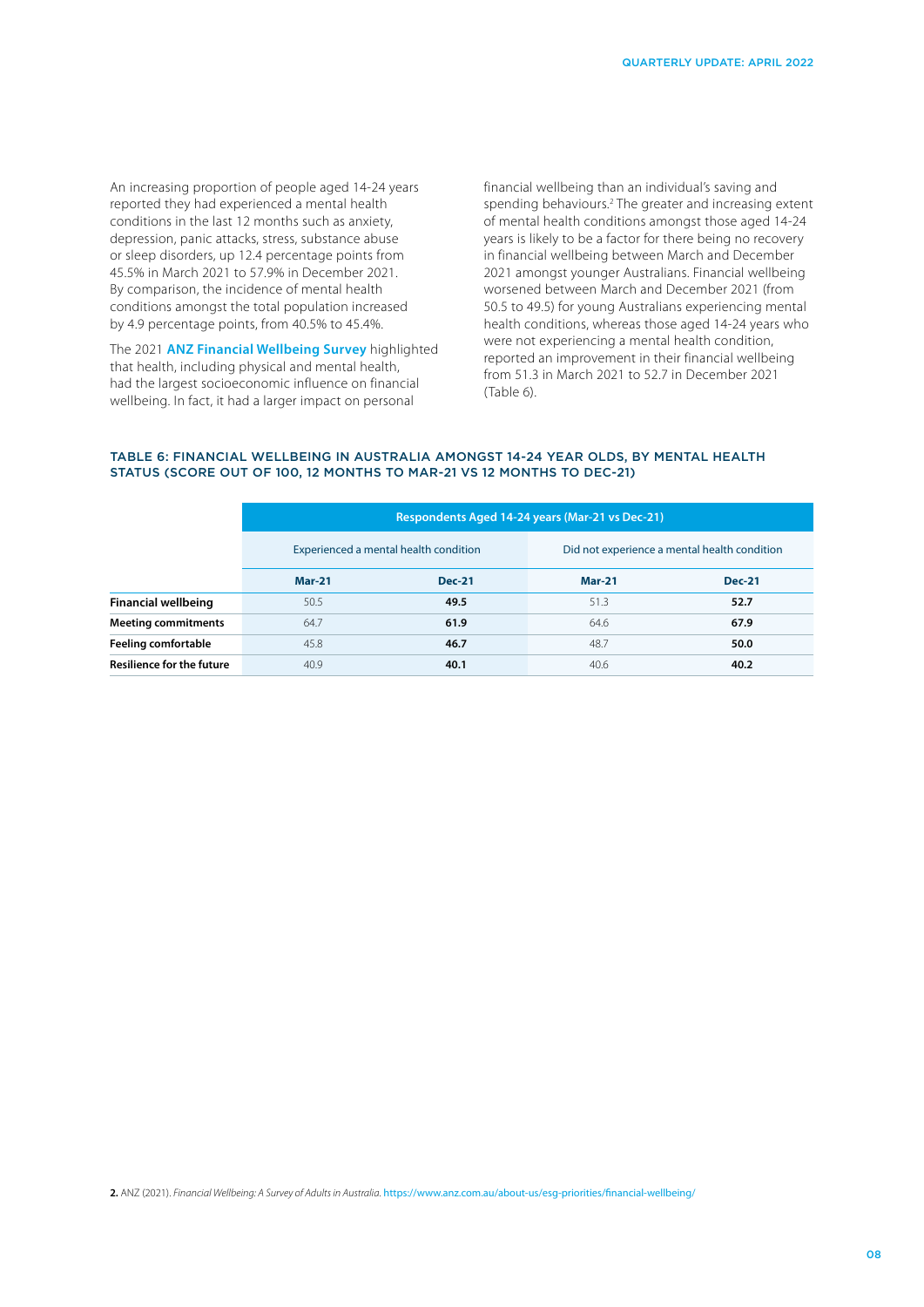# **ABOUT THE ANZ ROY MORGAN FINANCIAL WELLBEING INDICATOR**

The ANZ Roy Morgan Financial Wellbeing Indicator is a statistically robust snapshot of the personal financial wellbeing of Australians, reported as a 12-month moving average every quarter.

The Indicator is based on the Kempson *et al.* conceptual model of financial wellbeing, tested most recently by ANZ in its 2021 financial wellbeing surveys. The Kempson model acknowledges the direct (blue) and indirect (grey) influence that eight domains have on personal financial wellbeing (Figure 6). Through an updated modelling approach, we have a better understanding of how a person's socio-economic context and their behaviour traits are key to underpinning their financial wellbeing.

The indicator is derived from data gathered through the weekly Roy Morgan Single Source survey, which canvasses approximately 65,000 Australians annually. The breadth of data gathered through Roy Morgan Single Source enables examination of Australians' financial wellbeing at a more granular level than was possible with previously available data.

The indicator is reported quarterly and periodically. Releases are accompanied with a focus on specific deep dive topics.

## $\Box$

More information about the Indicator can be found at **[anz.com.au/about-us/esg-priorities/financial](https://www.anz.com.au/about-us/esg-priorities/financial-wellbeing/)[wellbeing/](https://www.anz.com.au/about-us/esg-priorities/financial-wellbeing/)** or by contacting:

Natalie Paine, Social Impact Research and Reporting Lead **[Natalie.Paine@anz.com](mailto:Natalie.Paine%40anz.com?subject=)** 

Simon Edwards, Research and Insights Lead **[Simon.Edwards@anz.com](mailto:Simon.Edwards%40anz.com?subject=)**



### FIGURE 6: THE REVISED FINANCIAL WELLBEING CONCEPTUAL MODEL

**Source:** Adapted from Kempson et al, 2018, with additional data from the 2021 ANZ Financial Wellbeing Survey.